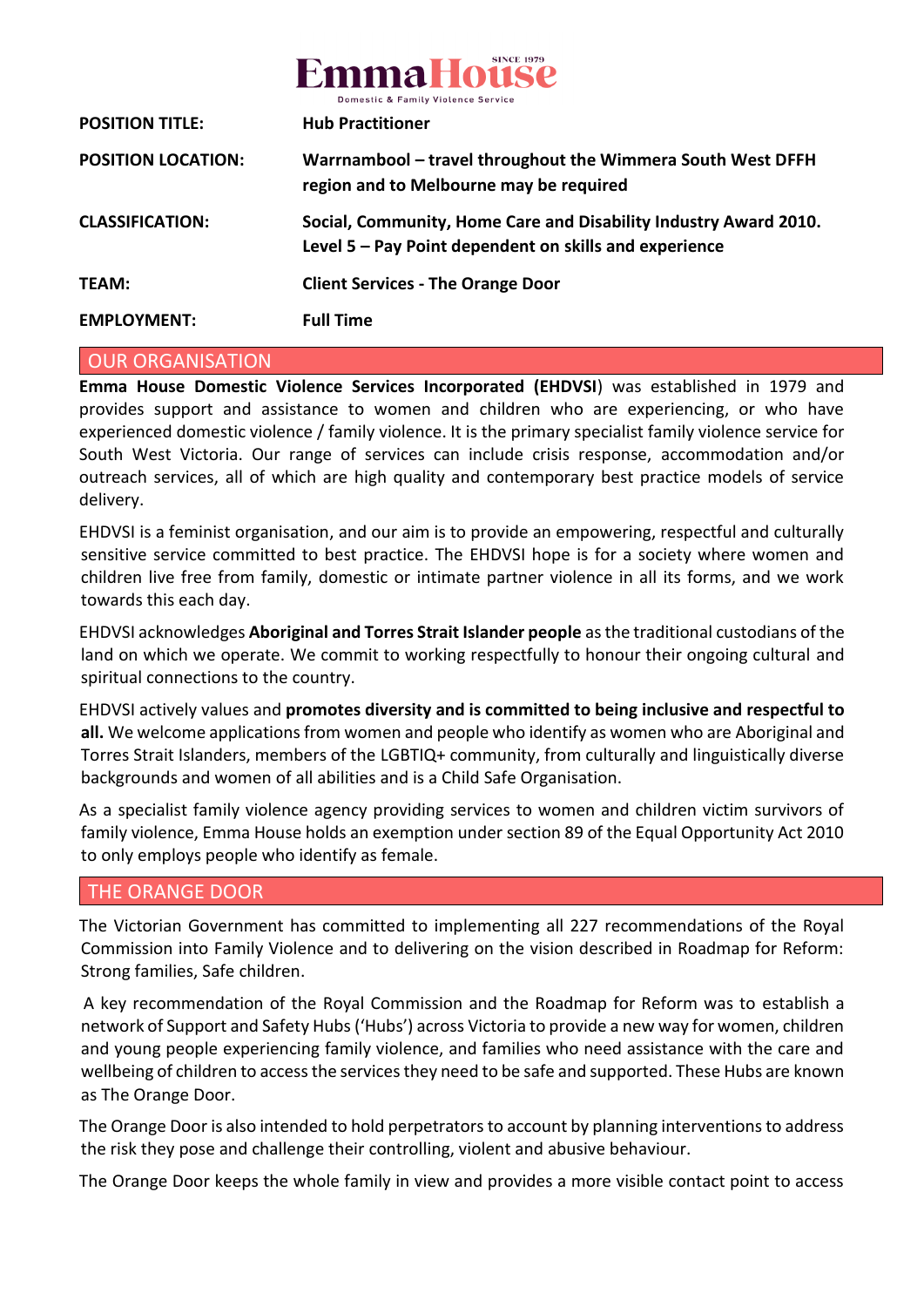

family violence services ,child and family services and perpetrators/men's services, with expert support tailored to each family member's needs.

The safety of victim survivors and children is The Orange Door's first priority. The Orange Door also recognises that a gendered understanding of family violence and an understanding of child and family vulnerability are critical to effective services and systems. The Orange Door is accessible, safe and welcoming to people, providing quick and simple access to the support and safety they need. They will also engage perpetrators and plan interventions to hold them to account.

Given the phased approach to implementing The Orange Door and the evolving nature of the design process, certain elements of the service model may change over time. The role and operations of The Orange Door will not be static or fixed at one point in time. Just as the practice of The Orange Door will be informed by emerging needs and evidence, and firmly embedded with the principle of continuous improvement, the design and implementation of The Orange Door will continue to develop and be informed by community needs, co-design, evaluation, and practice learnings. Future development of the service model will continue to be set at the state-wide level, informed by local practice and experience.

The Orange Door will deliver a fundamental change to the way we work with women, children and families, and men. The role of The Orange Door is to provide:

- A more visible contact point so that people know where to go for specialist support
- Help for people to identify family violence and child wellbeing issues
- Advice based on contemporary risk assessment tools and guidance
- Specialist support and tailored advice for victims, families and children, and perpetrators
- Connection and coordination of access to support
- A system-wide view of service capacity, client experience and outcomes

### ROLE CONTEXT

The Hub Practitioner is the first point of contact for victim/survivors at The Orange Door. The role conducts risk and needs assessments, utilising established frameworks, and requires a high level of professional judgement.

A solid understanding is required of the principles and practices relevant to the Family Violence sector, including the underpinning societal structures that perpetuate gender inequity and contributors to the ongoing disempowerment of women and children.

### PRIMARY PURPOSE OF THE ROLE

The role aims to ensure women and children experiencing, or who have experienced family violence, are provided with

- Appropriate risk assessment and safety planning
- Presented with the options for referrals and resourcing to assist them in making informed decisions in regard to their situation
- Facilitating and completing referrals
- Short term supportive counselling
- Provide a point of contact for secondary consultation, advice and information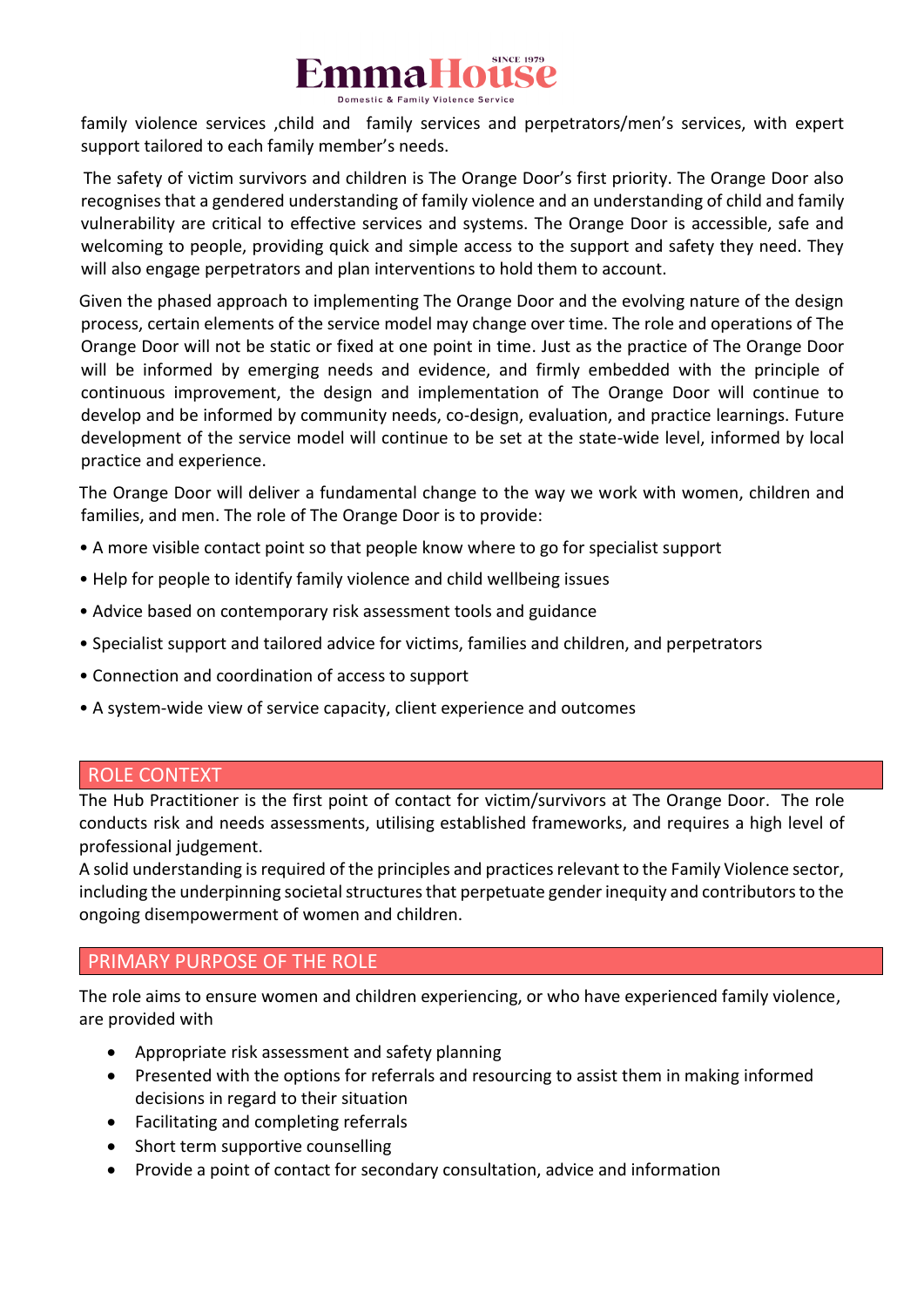

The role of the Hub Practitioner will work at The Orange Door. It is essential this role engages strong risk assessment and risk management skills, along with the ability to make sound decisions sometimes in crisis situations. It is essential that all work is to remain confidential and professional boundaries are adhered too.

The role requires having knowledge and experience working in a clinical setting, as well as the capability to embed integrated practice and quality clinical practice.

## REPORTING RESPONSIBILITIES

The position directly reports to the Team Leader - The Orange Door.

This new position will primarily work from the Orange Door location but will remain connected with Emma House and the Manager – Client Services and Emma House as an organisation.

The role will work within a diverse team of professionals to achieve program goals and client outcomes and ensure to maintain accurate client records, actively participate in and contribute to program service planning, while representing the victim/survivors voice in all discussions.

As this position regularly engages with other agencies within the Orange Door, this role must be able to work collaboratively with others, maintain professionalism and actively promote Emma House Domestic and Family Violence Service to the region and beyond.

### KEY RESPONSIBILITIES

### *Personal and Professional*

- Understanding of the value of professional supervision and a willingness to participate in reflective practice
- Commitment to maintaining an up to date knowledge base on issues relevant to domestic and family violence practice.
- Willingness to participate in the annual performance management processes
- Willingness and commitment to attend training and educational opportunities as identified in the annual individual professional development plan.

### *Administration, Documentation and Reporting*

- Knowledge of documentation of records within a compliance framework
- Knowledge of contemporary case recording principles and the application to service related documentation
- Possession of a variety of strategies to accomplish the completion of administrative tasks within nominated timelines
- Willingness to undertake associated administrative work
- To collect and collate data as required
- Skills to digitally record client information in accordance with agency and funding body requirements.

### *Technical Skills and Knowledge*

• To be the first point of contact for victim/survivors accessing the services of The Orange Door,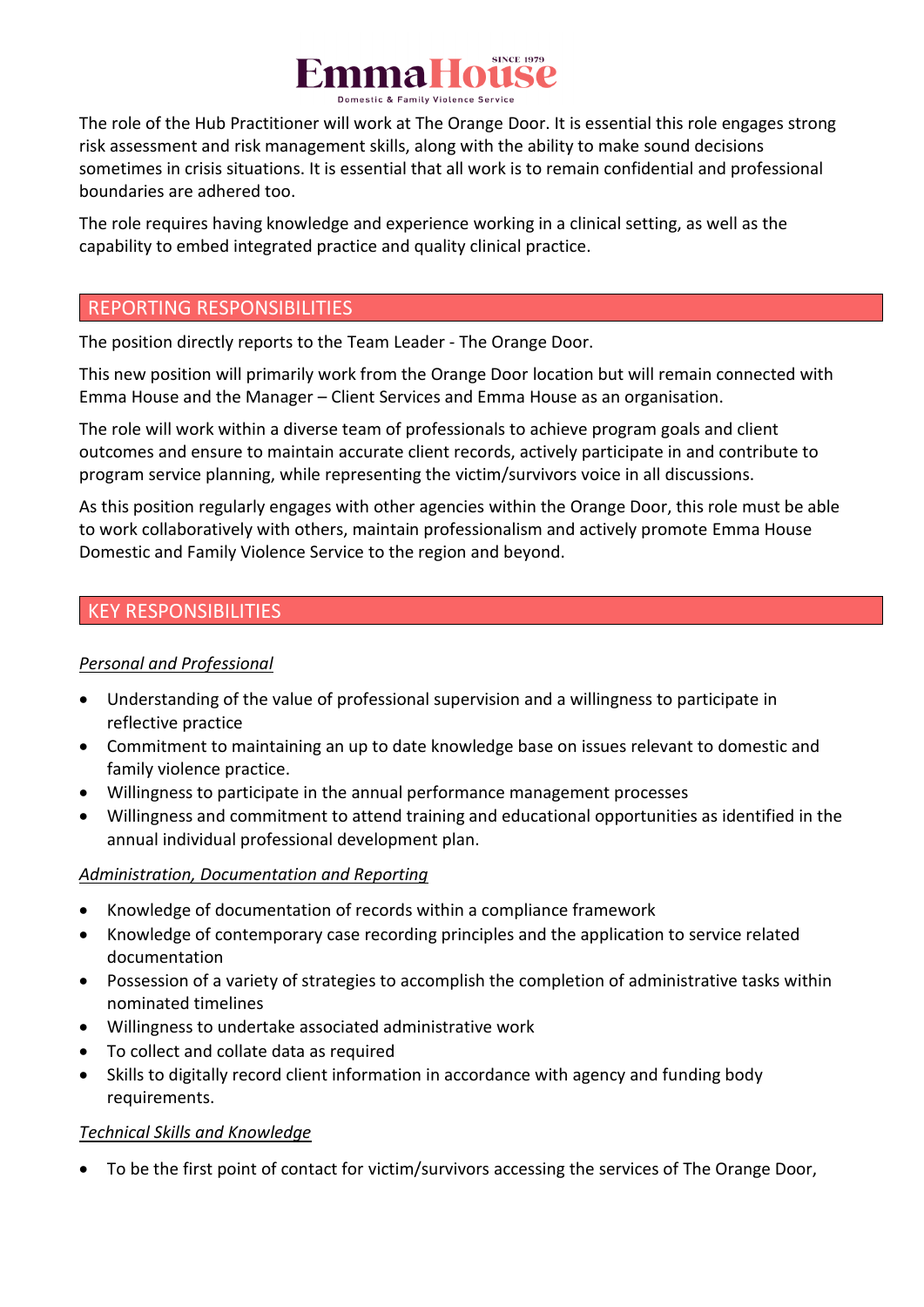

- To perform comprehensive risk assessments utilising the MARAM framework and professional judgement
- To triage the organisation's responses to victim survivors of family violence within required timeframes.
- To manage formal referrals via the Victorian Police L17 portal and similar systems
- To provide secondary consultations as required
- To work closely with the organisation's practitioners to ensure the safety of victim/survivors
- To make sound management decisions whilst working independently
- To make appropriate internal and external referrals
- To utilise clinical skills and experience in the delivery of programs and services to vulnerable members of the community
- To liaise with related services and other stakeholders such as Police, Courts, Child Protection, community service providers and housing services
- To use a developed knowledge base and experience in therapeutic approaches and trauma informed work to work with victim/survivors
- To use a developed knowledge of risk assessment and management for victim/survivors impacted by family violence to ensure safety and appropriate responses

### *Communication and Teamwork*

- Commitment to effective communication and information sharing
- Willingness to represent the organisation professionally and promote services appropriately
- Ability to work in a well-organised manner, both independently and with team members and to contribute to a harmonious and team-based working environment
- Understanding of the principles of effective decision-making and dispute resolution processes
- Commitment to constructive networking with other agencies, businesses and services

### *Continuous Quality Improvement*

- To participate in the organisation's CQI processes
- To participate in the quality improvement practices and outcomes in accordance with the relevant industry standards
- To participate in the Accreditation process and continuous improvement plan
- Contribute to monitoring of service provision to ensure outcomes are in line with internal and external standards, service philosophy and goals
- Participation in the development and review of organisational policies, procedures and work instructions as appropriate
- Understand the importance of encouraging service users to offer input and feedback about the service via the various channels available.

### *Workplace Health and Safety*

- Demonstrate an understanding of the shared responsibility for a safe workplace
- Understanding of the core responsibilities of an employee in relation to occupational health and safety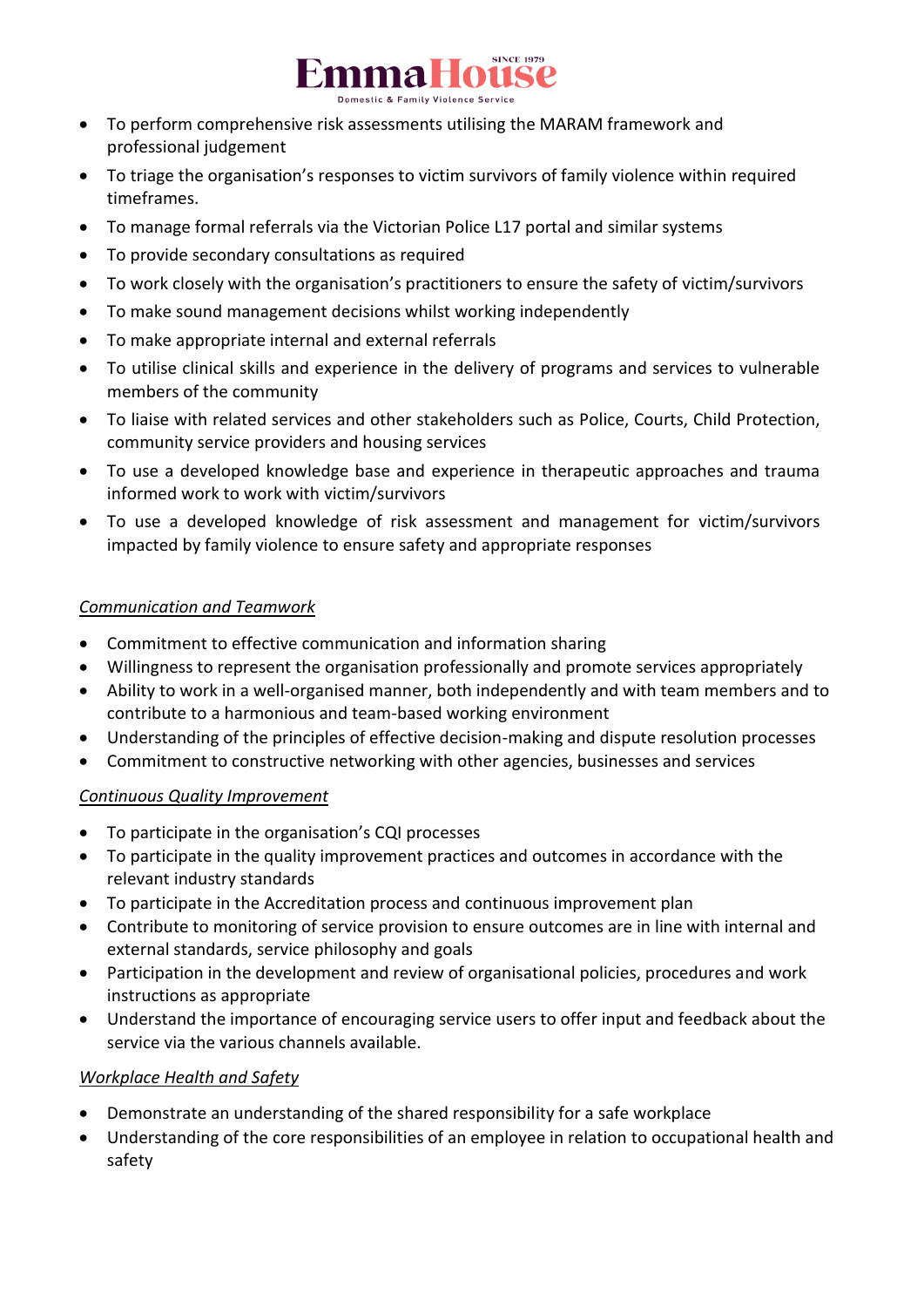

• Participation in the monitoring of occupational health and safety practices within the workplace, and the addressing of any concerns via the appropriate channels, in a timely manner

### *Additional Duties*

- Undertake regular tasks as per requirements
- Work within the required financial parameters of your role
- Willingness to undertake additional duties as directed and / or negotiated with the Executive **Officer**
- Demonstrate flexibility in providing coverage for other staff during times of absence or leave
- Other administrative duties as required

## *Pre Employment Screening*

EHDVSI has an obligation to offer a safe environment for children and is required to ensure all employees are appropriately screened before commencing employment. Screening occurs in accordance with the Worker Screening Act (2020) and the DFFH Safety Screening Policy and consists of a Nationally Coordinated Criminal History Check (Police Check), International Police Check (if required), Working With Children Check (or valid exemption), Referee checks and a robust interview process where an applicant's personal and professional interest in working with children may be explored, and the referee check process, whereby information will be sought regarding an applicant's history regarding working with children.

Where the Key Selection Criteria outlines mandatory qualifications an original of these must be sighted by the line manager or Corporate Services manager and retained

In accordance with the COVID-19 Mandatory Vaccination (Workers) Directions, pursuant to section 200(1)(d) of the Public Health and Wellbeing Act 2008 (Vic) Emma House is a mandated workplace, therefore staff are required to be vaccinated against COVID 19 and provide proof of vaccination status or evidence of exemption from the Australian Immunisation Register.

**Risk Statement:** Risk management is a core component of EHDVSI governance arrangements and compliance across the organisation supports the Board, committees and senior management in theirstrategic and governance roles. Staff have an important role in contributing to, and applying effective risk management within their area of influence.

# QUALIFICATIONS, EXPERIENCE AND ABILITIES REQUIRED TO FULFILL THE ROLE

### **Qualifications:**

- Bachelor of Social Work or equivalent, or a willingness to upgrade from a Diploma of Community Services (Welfare Studies) to a degree qualification relevant to the field\*
- Current Victorian Drivers Licence
- Current satisfactory Police Records check
- Current Working with Children Check

# **Experience, Skills and Abilities**

The successful candidate will have the best combination of the following characteristics: